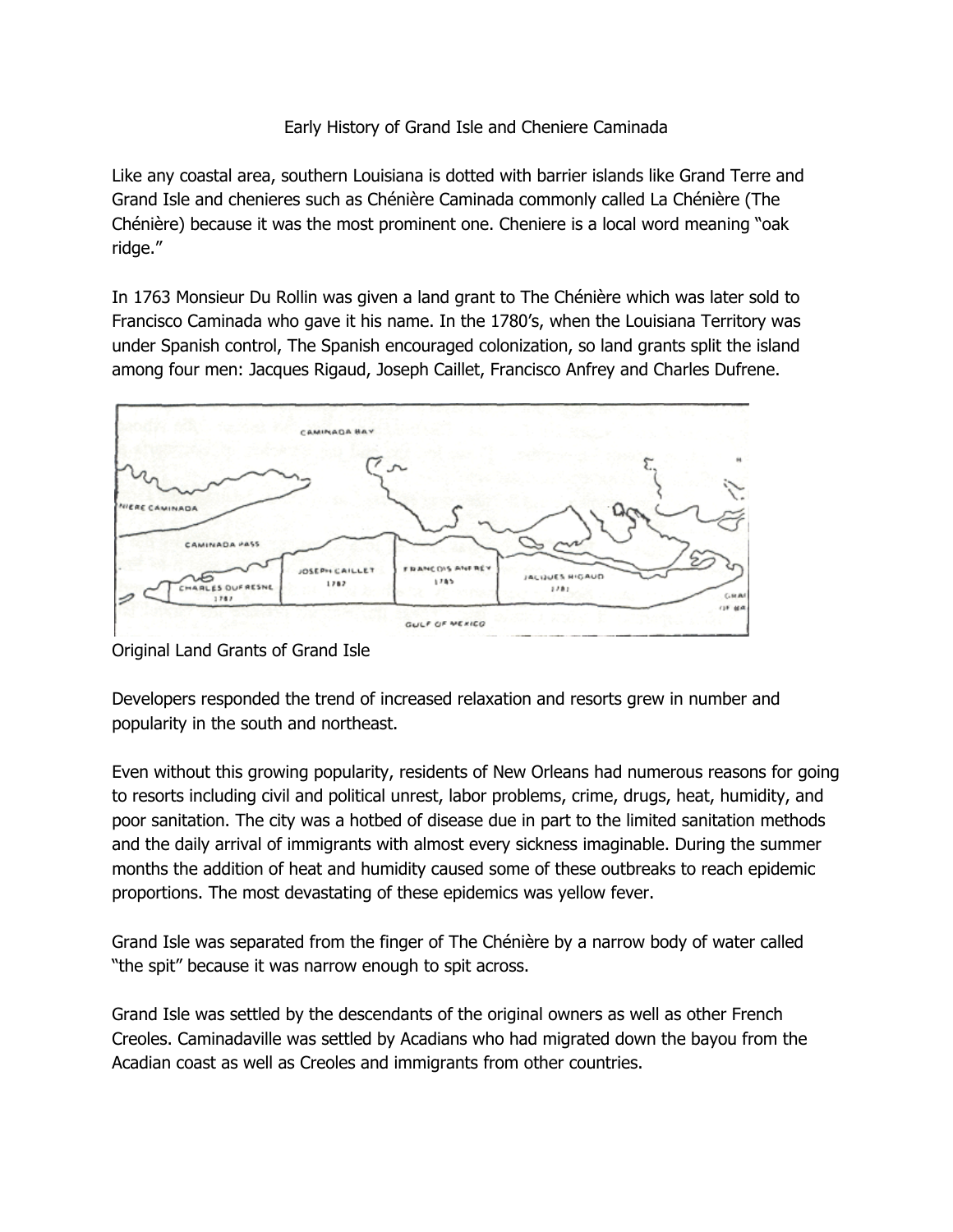Early settlers of Chénière Caminada probably also included some of Jean Lafitte's men. Lafitte and his band of pirates, or privateers as they wished to be called, had a base on Grand Terre but also frequented Grand Isle and Chénière Caminada. Researching the true pirate history of the area is difficult because, as Grace King wrote in her memories of Chénière Caminada in 1894, "such people do not keep official certificates of themselves".

In the 1830's the landowners on Grand Isle developed their land into large cotton and sugar cane plantations. The largest plantation of record was the Barataria Plantation which covered two miles of the island's center. It had over 100 slaves and thirty-eight slave cabins. There was also a sugar house, blacksmith, carpenter shop and slave hospital. Plantations were active until the Civil War.

While plantations were cultivated on Grand Isle, Caminadaville remained dependent on hunting and fishing, but was becoming more urban than nearby Grand Isle. With a population of over 300, it even had a hotel to cater to tourists who came to the coast for surf-bathing.

Despite the proximity of two communities and a shared language and religion, they differed in most other respects. While Grand Isle was becoming a Creole resort community, with the occupants enjoying bright distractions like fishing, swimming and exploring, life on Chénière Caminada was more serious and remained fairly isolated from the outside world. Grand Isle had its tourists and summer residents; Chénière Caminada remained busy year around. The tourists may visit to see the Chinese "dance" the shrimp to remove the heads and shells.

Since Grand Isle didn't have a church, tourists would attend Sunday Mass on The Chénière. But they considered the people of Caminadaville to be socially inferior to them.

The residents of Caminadaville were hardworking people, but Sunday was reserved as a day of rest, relaxation and religion. Father Gaston d'Espinose arrived in 1882. Unwelcome at Grand Isle, he went to Chénière where he was taken in. His mother donated money to build the Catholic church there, and in Chénière Caminada: Another Look by Rousse it's noted that the church bell is said to have been cast from 700 pounds of gold and silver, including Father d'Espinose's crested family plate, prized heirlooms of his parishioners, and pirate booty. By the 1890's Caminadaville had become a town of about 180 buildings including the Catholic church, four stores, a post office, a school and a combination boarding house/resort.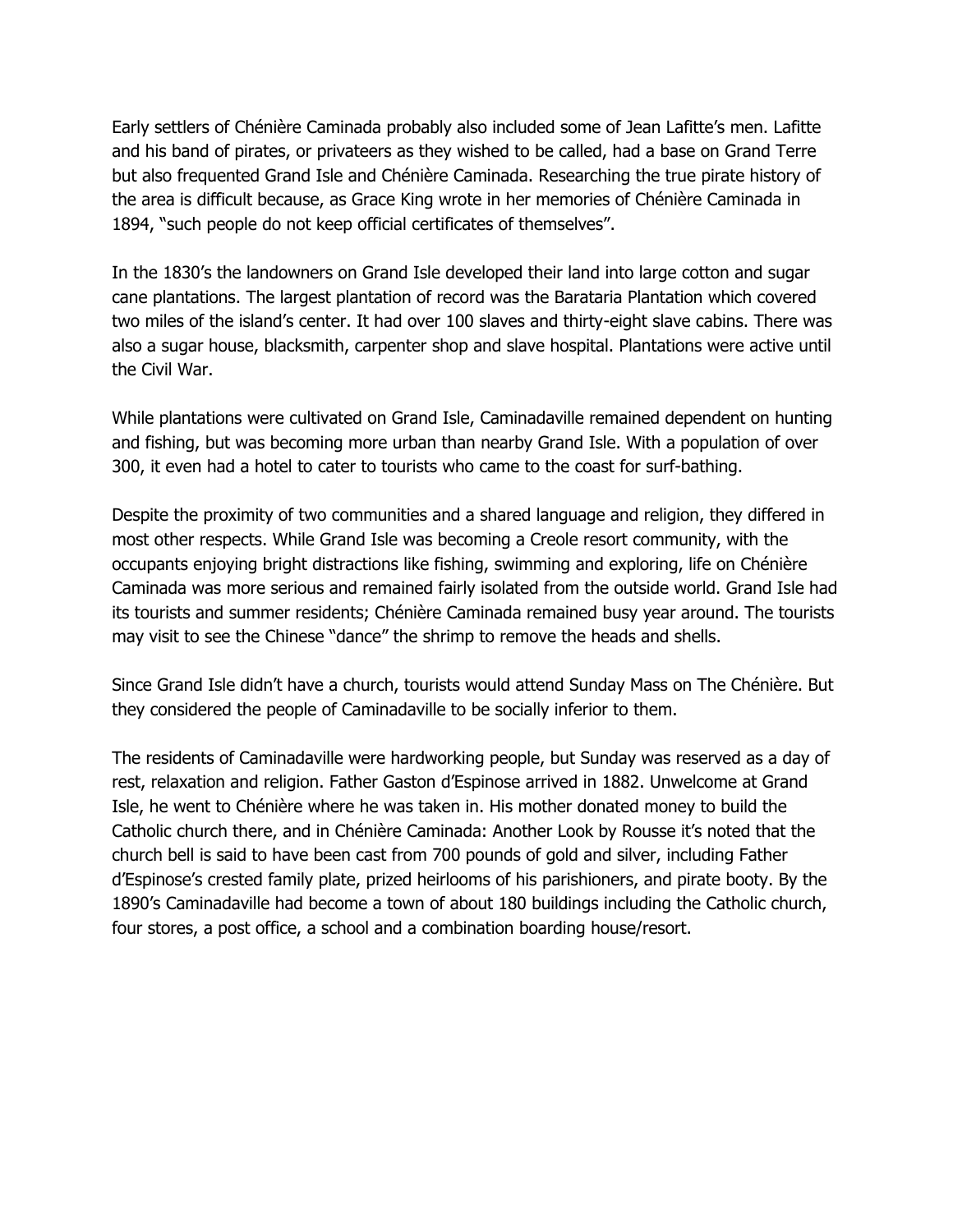

Our Lady of Lourdes Catholic Church at Chénière Caminada in 1891

It had long been recognized that Grand Isle could be a successful resort area. The first Grand Isle resort of the Gilded Age was a dream of the entrepreneur and developer of the Harvey Canal, Joseph Hale Harvey. He, along with Benjamin Margot, bought out the Barataria Plantation after the Civil War. They developed it into an appealing resort as described by Evans, Stielow and Swanson their history, Grand Isle on the Gulf:

The remodeled slave cabins, laid out in double rows between "streets" lined with trees, became cozy cottages for the reception of guests. The sugarhouse was divided into two large rooms. One served as a huge dining hall. The other contained a piano and was used as a dance hall. A large clientele could be lodged in the old plantation residence which also held the office, barroom, and billiard room. To the delight of the largely Creole patrons, several hotel servants were imported from France, Italy, and Bavaria.

Harvey offered excursions to the island and advertised the resort, targeting the elite of New Orleans, the family-oriented French Creoles. Steamers ran three days a week from New Orleans to Grand Isle.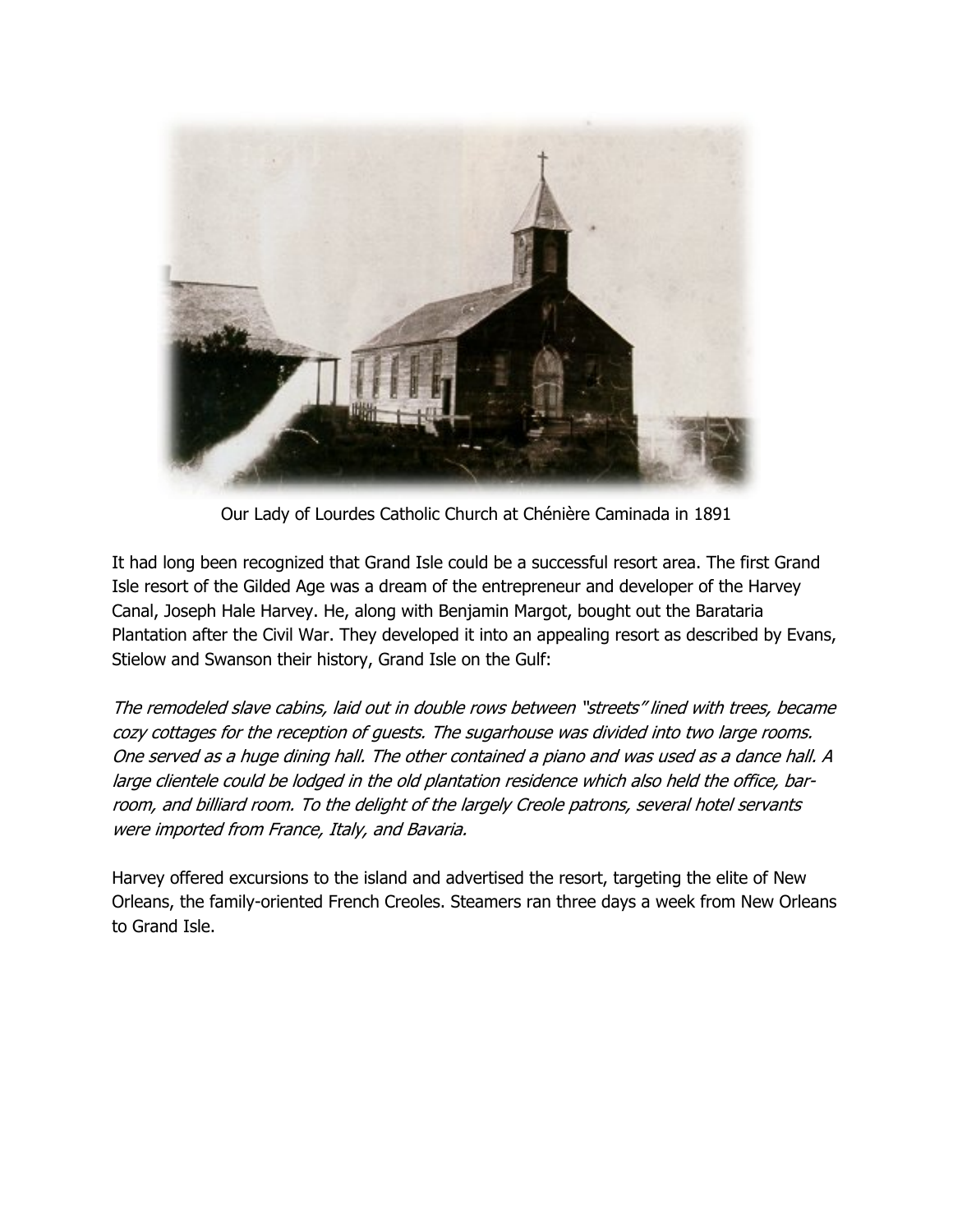

Advertisement for The Grand Isle Hotel From New Orleans Times-Democrat, July 27, 1882

Harvey envisioned transforming Grand Isle into one of the most renowned resorts in the United States. The Grand Isle resorts represented a type of resort identified as "home" resorts. These establishments provided a summer refuge for families that were within commuting distance of urban work places. The families spent the summer there, with the patriarch spending the week working and joining the family for the weekends. The resort became a summer residence for many Creole families, a respite from the city. Despite the popularity of the resort, the financial Panic of 1873 caused a slowdown in tourism, and the Grand Isle Hotel went bankrupt.

In 1878 the hotel was sold to John F. Krantz who reopened it just in time for another devastating yellow jack epidemic. The successful resort that Krantz established encouraged others to follow suit.

Resorts gave new opportunities to women of the time, who were the principal occupants. It allowed them to view life in a different light. Many of the eastern resorts were viewed as places to meet a mate, but Grand Isle, as a home resort, did not follow suit. But it was not unheard of for women who were left alone for the summer to engage in affairs

In the early 1890's P. F. Herwig had built a hotel and was collecting materials to build another. There were plans to develop resorts on Grande Terre and Chénière Caminada. In 1892 the Luxurious Ocean Club was opened for business. The major pastime was surf-bathing and a tram was provided to transport residents from the resort to the beach. Summer residents also